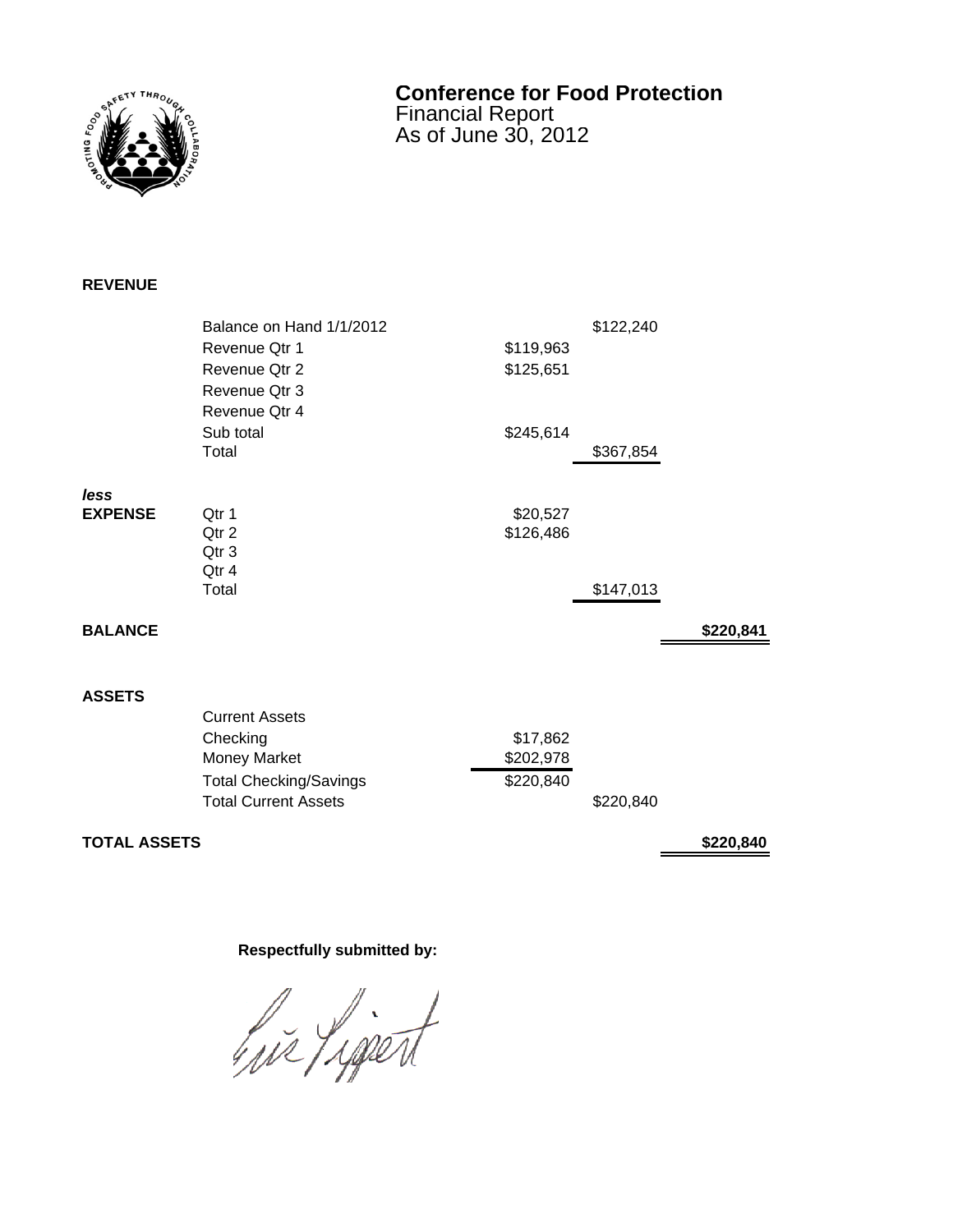|  |  | 2012 Budget Conference for Food Protection as of XXXXX |  |
|--|--|--------------------------------------------------------|--|
|--|--|--------------------------------------------------------|--|

| <b>Revenues</b>                    |         | <b>Budgeted</b>          | <b>Received</b> |     |              |           |                |                                 | <b>Cumulative</b> |         | <b>Balance</b> |
|------------------------------------|---------|--------------------------|-----------------|-----|--------------|-----------|----------------|---------------------------------|-------------------|---------|----------------|
|                                    |         |                          | Quarter 1       |     | Quarter 2    | Quarter 3 | Quarter 4      |                                 |                   |         |                |
|                                    |         |                          |                 |     |              |           |                |                                 |                   |         |                |
| Interest Checking/Sav              | \$      | 100                      | \$<br>64        | \$  | 102          |           |                | \$                              | 166               | \$      | (66)           |
| Membership                         | \$      | 1,800                    | \$<br>350       |     |              |           |                | \$                              | 350               | \$      | 1,450          |
| Crumbine                           | \$      |                          |                 |     |              |           |                | \$                              |                   | \$      |                |
| 2012 Registrations                 | \$      | 10,000                   | \$<br>51,535    | \$. | 100,530      |           |                | \$                              | 152,065           | \$      | (142, 065)     |
| 2012 Sponsors                      | \$      | 28,000                   | \$<br>68,000    |     |              |           |                | \$                              | 68,000            | \$      | (40,000)       |
| 2012 Local Partnership             | \$      |                          |                 |     |              |           |                | \$                              |                   | Ś       |                |
| Miscellaneous                      |         |                          | \$<br>14        | \$  | 19           |           |                | \$                              | 33                |         |                |
| Grant                              |         | <b>TBD</b>               |                 | \$  | 25,000       |           |                | \$                              | 25,000            | \$      | (25,000)       |
|                                    |         |                          |                 |     |              |           |                |                                 |                   |         |                |
| Total                              | \$      | 39,900                   | \$<br>119,963   | \$  | 125,651      | \$        | \$             | \$                              | 245,614           | \$.     | (205, 681)     |
|                                    | \$      | (205, 714)               |                 |     |              |           |                |                                 |                   |         |                |
|                                    |         |                          |                 |     |              |           |                |                                 |                   |         |                |
| <b>Disbursements</b>               |         |                          | Quarter 1       |     | Quarter 2    | Quarter 3 | Quarter 4      |                                 |                   |         |                |
| <b>Exec Director Comp</b>          | \$      | 20,454                   | \$<br>5,487     | \$  | 5,487        |           |                | \$                              | 10,974            | \$      | 9,480          |
| <b>Exec Assistant Comp</b>         | \$      | 13,848                   | \$<br>5,246     | \$  | 4,746        |           |                | \$                              | 9,992             | \$      | 3,856          |
| <b>Exec Treasurer Comp</b>         | \$      | 15,120                   | \$<br>2,820     | \$  | 3,820        |           |                | \$                              | 6,640             | \$      | 8,480          |
| <b>Exec Director Travel</b>        | \$      | 2,955                    |                 | \$  | 774          |           |                | \$                              | 774               | \$      | 2,181          |
| <b>Exec Assistant Travel</b>       | \$      | 1,800                    |                 | \$  | 850          |           |                | \$                              | 850               | \$      | 950            |
| <b>Exec Treasurer Travel</b>       | \$      | 1,800                    |                 | \$  | 152          |           |                | \$                              | 152               | \$      | 1,648          |
| <b>Exec Board Expense Travel</b>   | \$      | 26,000                   | \$<br>139       | \$  | 10,804       |           |                | \$                              | 10,943            | \$      | 15,057         |
| <b>Exec Board Expense Catering</b> | \$      | 3,030                    |                 |     |              |           |                |                                 |                   | Ś       | 3,030          |
| Committee Expense                  | \$      | 10,000                   |                 |     |              |           |                | \$                              |                   | \$      | 10,000         |
| 2012 Conf Expense                  | \$      | 5,000                    |                 | \$  | 68,180       |           |                | \$                              | 68,180            | \$      | (63, 180)      |
| 2012 Conf Prepayment               | \$      |                          |                 |     |              |           |                | \$                              |                   | \$      |                |
| Equipment/Maintenance              | \$      | 1,500                    |                 |     |              |           |                | \$                              |                   | \$      | 1,500          |
| Telephone                          | \$      | 1,500                    | \$<br>896       | \$  | 301          |           |                | \$                              | 1,197             | \$      | 303            |
| Postage                            | \$      | 670                      |                 | \$  | 437          |           |                | \$                              | 437               | Ś.      | 233            |
| Printing                           | \$      | 1,000                    | \$<br>4,553     | \$  | 3,631        |           |                | \$                              | 8,184             | \$      | (7, 184)       |
| <b>Supplies</b>                    | \$      | 1,500                    | \$<br>20        | \$  | 501          |           |                | \$                              | 521               | \$      | 979            |
| <b>Surety Bond/Liability Ins</b>   | \$      | 1,250                    | \$<br>1,325     |     |              |           |                | \$                              | 1,325             | \$      | (75)           |
| Credit Card Sve cg.                |         |                          |                 |     |              |           |                | \$                              |                   | Ś       |                |
| <b>Corporation Renewal</b>         | \$      | 25                       |                 |     |              |           |                | \$                              |                   |         | 25             |
| Miscellaneous                      | \$      | 1,000                    | \$<br>41        | \$  | 852          |           |                | \$                              | 893               | \$      | 107            |
| <b>Crumbine Expenses</b>           | $\zeta$ | 4,882                    |                 |     |              |           |                | $\mathsf{\hat{S}}$              |                   | $\zeta$ | 4,882          |
| Web Site Development/Support       | \$      | 1,600                    |                 | \$  | 91           |           |                | \$                              | 91                | \$      | 1,509          |
| Legal                              | \$      | 1,000                    |                 |     |              |           |                | \$                              |                   |         | 1,000          |
| <b>Tax Preparation</b>             | \$      | 500                      |                 | \$  | 860          |           |                | \$                              | 860               | \$      | (360)          |
| Local Partnership                  | \$      |                          |                 | \$  |              |           |                | \$                              |                   | Ś       |                |
| Grant                              | \$      | $\overline{\phantom{a}}$ |                 | \$  | 25,000       |           |                | \$                              | 25,000            | \$      | (25,000)       |
|                                    |         |                          |                 |     |              |           |                |                                 |                   |         |                |
| Total                              | \$      | $116,434$ \$             | $20,527$ \$     |     | $126,486$ \$ |           | $-$ \$<br>$-1$ | $\overline{\boldsymbol{\zeta}}$ | $147,013$ \$      |         | (30, 579)      |